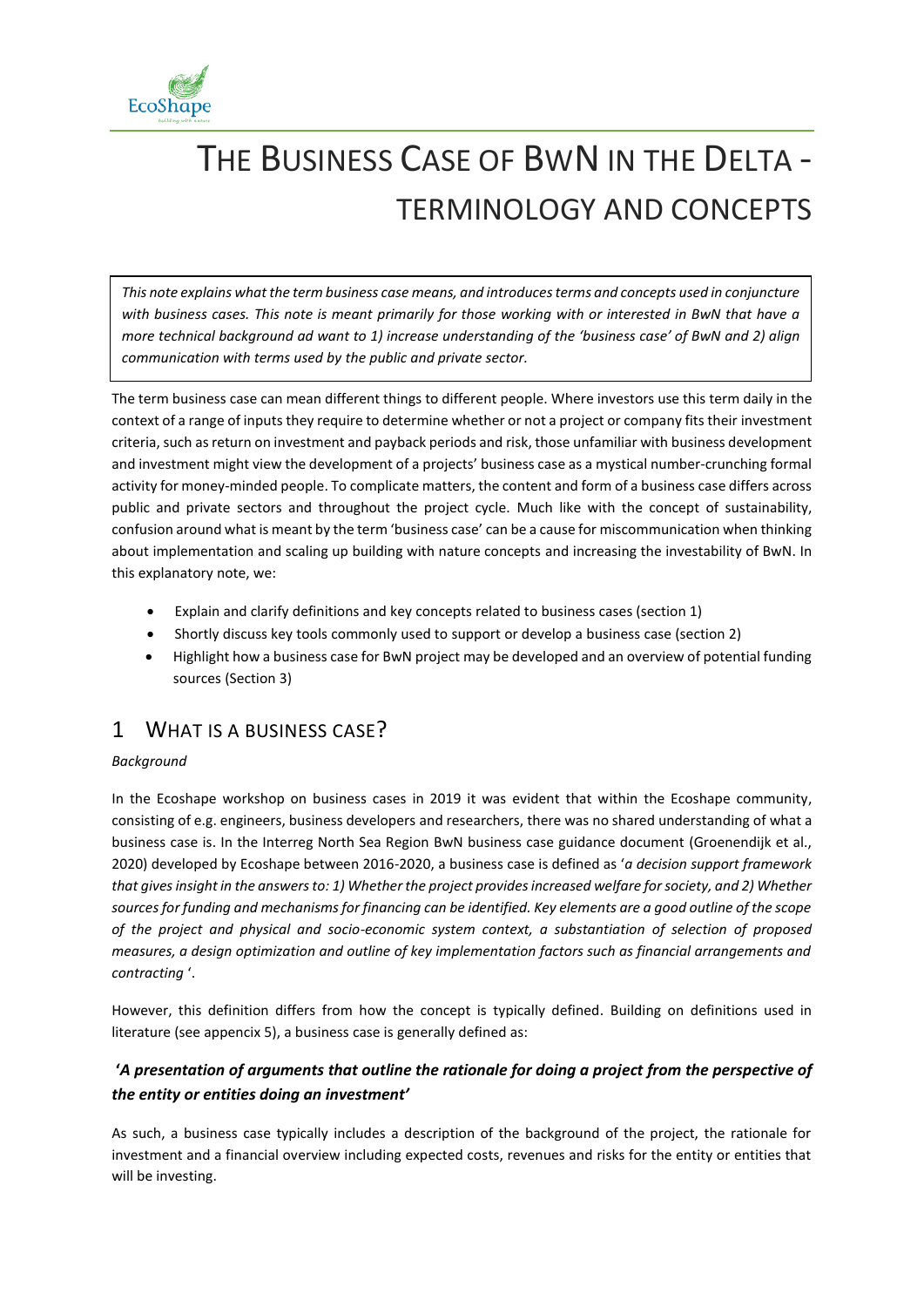

Depending on whether this entity is a public actor or private investor, the required arguments that provide the rationale for investment may be different, focusing on e.g. financial, strategic or commercial arguments. The business case for a public project addresses the impact of the project for all relevant stakeholders, as well as a practical overview of the cash flow for the public investor; expenditure, revenues, risks and opportunities. Private investors are likely to focus on the cash flow; financial, commercial and manageability aspects. Other arguments like license to operate or corporate social responsibility may also play a role.

#### *Public v.s. private investor*

The character of a business case changes depends on whether the project has a public or private investor[. Figure 1.1](#page-1-0) shows the playing field: when financial revenues are higher than investment costs (the horizontal axis), there is a rationale for private investment in a project (e.g. port development or expansion).

When the cost-benefit analysis of a project has a benefit-cost ratio of higher than one (the vertical axis), net benefits for society are higher than costs and there is a theoretical rationale for public investment. Of course, investment does not always occur as public budgets are limited and have to compete with a wide range of potential public investments; the political climate plays a role in prioritization. In the case of BwN it is also possible that a public project does not have a positive financial case as a whole (revenues are lower than costs), but a private revenue stream is or can be generated for part of the project. In this case public-private co-investment might be possible.



<span id="page-1-0"></span>**FIGURE 1.1 THIS FIGURE SHOWS IN WHICH SITUATION PUBLIC OR PRIVATE ACTORS HAVE A RATIONALE FOR INVESTMENT \* ONLY PUBLIC INVESTMENT IN CASE OF MARKET FAILURE (REASONS PRIVATE INVESTOR IS UNWILLING TO TAKE ON PROJECT) \*\* IN THEORY PROJECT HAS NEGATIVE IMPACT ON SOCIETY (EXTERNALITIES) AND REGULATION SHOULD PREVENT PROJECT.** 

In the context of typical projects where Ecoshape is active in developing BwN projects, there may be both public or private investors. Flood defenses/ coastal protection and ecological restoration are typically public goods; and sustainable port development and/ or maintenance is often private.

### *The role of finance*

Both for public and private investors in a project, finance may be needed to cover initial expenses of the project<sup>1</sup>. Finance is capital provided to an organization to pay for e.g. upfront investment costs of a project, with the requirement to pay it back over a pre-defined period with interest.

Finance is typically provided by financial institutions. These institutions have their own specialization in relation to the type of projects or entities they provide finance to, and also need a business case for providing finance: higher revenues than costs, factoring in e.g. risk and interest rates. In turn, the cost of capital (how much interest has to be paid for a loan) affects the business case of the entity willing to invest in a project (the cost of capital).

 $<sup>1</sup>$  Funding: money provided by organization or government based on an agreement, usually free of charge, and no need to pay the money back.</sup>

Financing: amount of capital provided to an organization with requirement to pay money back with interest, usually provided by financial institutions. Investment: more general concept of allocating money in expectation of a benefit in the future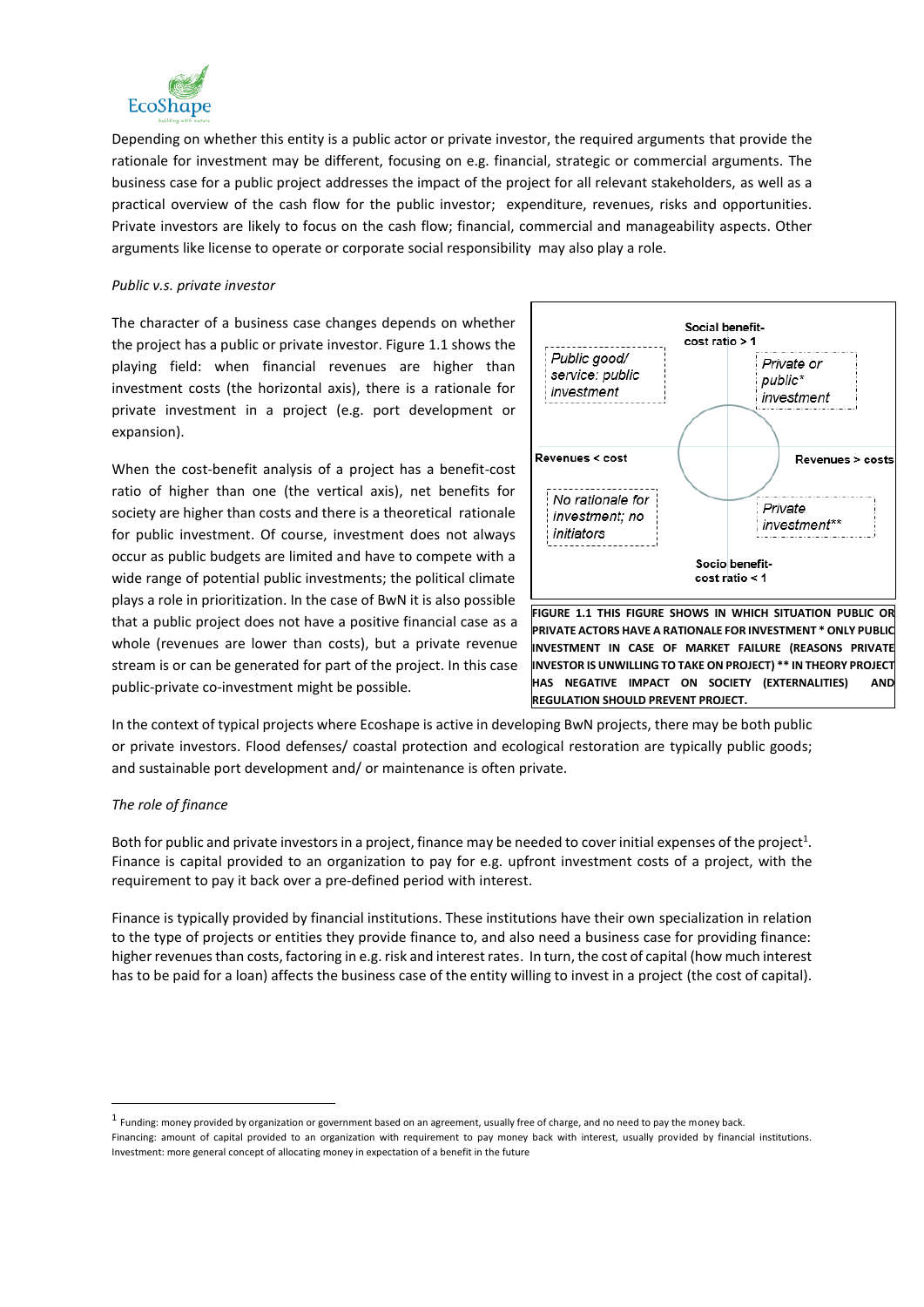

# 2 TOOLS TO SUPPORT THE BUSINESS CASE

To develop the business case and support the investment rationale as described above, different tools or supporting analyses can be used, depending on the character and requirements of the investing entity. If the project is funded through a public budget, this demonstration likely includes a substantiation of the socioeconomic rationale (2.2), and an analysis of cash flows (2.1) and (financial) risks that might arise and how to deal with them. Below we shortly highlight some of the key tools used to support a business case for a project.

## 2.1 CASH FLOW

To assess the financial feasibility and attractiveness of a project a cash flow analysis is used. Revenues and capital and operational expenditures (CAPEX and OPEX) are analyzed over the lifetime of an investment. The purpose of this exercise is to understand how much money is needed by when – and the ability of projected revenue streams and cash flows to cover your future financial obligations under various funding structures. This is also key information in determining the type of financing required (EIB, 2018). CAPEX and OPEX are also input for the cost-benefit analysis.

## **Key concepts related to cash flow analysis**

- **Cost analysis:** A cost analysis includes setting out expected expenditures on the project over its lifetime. Regulations on what costs should be included in the analysis are often available depending on the investor<sup>2</sup> and type of project. A whole lifecycle cost analysis typically includes both capital expenditures (initial investment; CAPEX) and operational expenditures (OPEX) during the projected lifetime of the investment, including decommissioning costs if relevant. Additionally, procurement and design costs, monitoring costs may be included.
- **Cash flow/ cash profile:** overview of incoming and outgoing cash over time. This provides insight in whether a company or project is financially sound and whether additional finance is needed to bridge gaps between revenues and costs over time.
- **Internal rate of return (IRR)**: a metric often used as indication of the profitability of investment. The IRR is the discount rate that makes the net present value of all cash flows (income and expenditures) equal to zero; it can be seen as the average annual rate of return earned on an investment. The higher the IRR, the more profitable a project in the short term. Many investors have a minimum requirement on the IRR of a project before investing.
- **Payback period**: the period it takes until a loan is reimbursed.

## 2.2 SOCIO-ECONOMIC RATIONALE / STRATEGIC CASE

Particularly in public or impact investors, demonstrating the strategic rationale for investment from the perspective of welfare may be required, e.g. based on cost-effectiveness analysis and multi-criteria analysis. Particularly in the case of public investment, a substantiation on the added value of the public investment to society and/ or the problem that is addressed is required.

## **Key concepts related to socio-economic rationale**

• **Cost-benefit analysis:** The costs of the project are compared to the welfare effects/ benefits. These are determined in relation to a reference situation that includes autonomous development. If possible, all effects (including e.g. co-benefits in the form of ecosystem services in the case of BwN) are expressed in monetary terms to ensure comparability.

<sup>&</sup>lt;sup>2</sup> E.g[. see here](https://assets.publishing.service.gov.uk/government/uploads/system/uploads/attachment_data/file/411178/Cost_estimation_for_coastal_protection.pdf) for guideline for cost estimation in coastal protection in UK.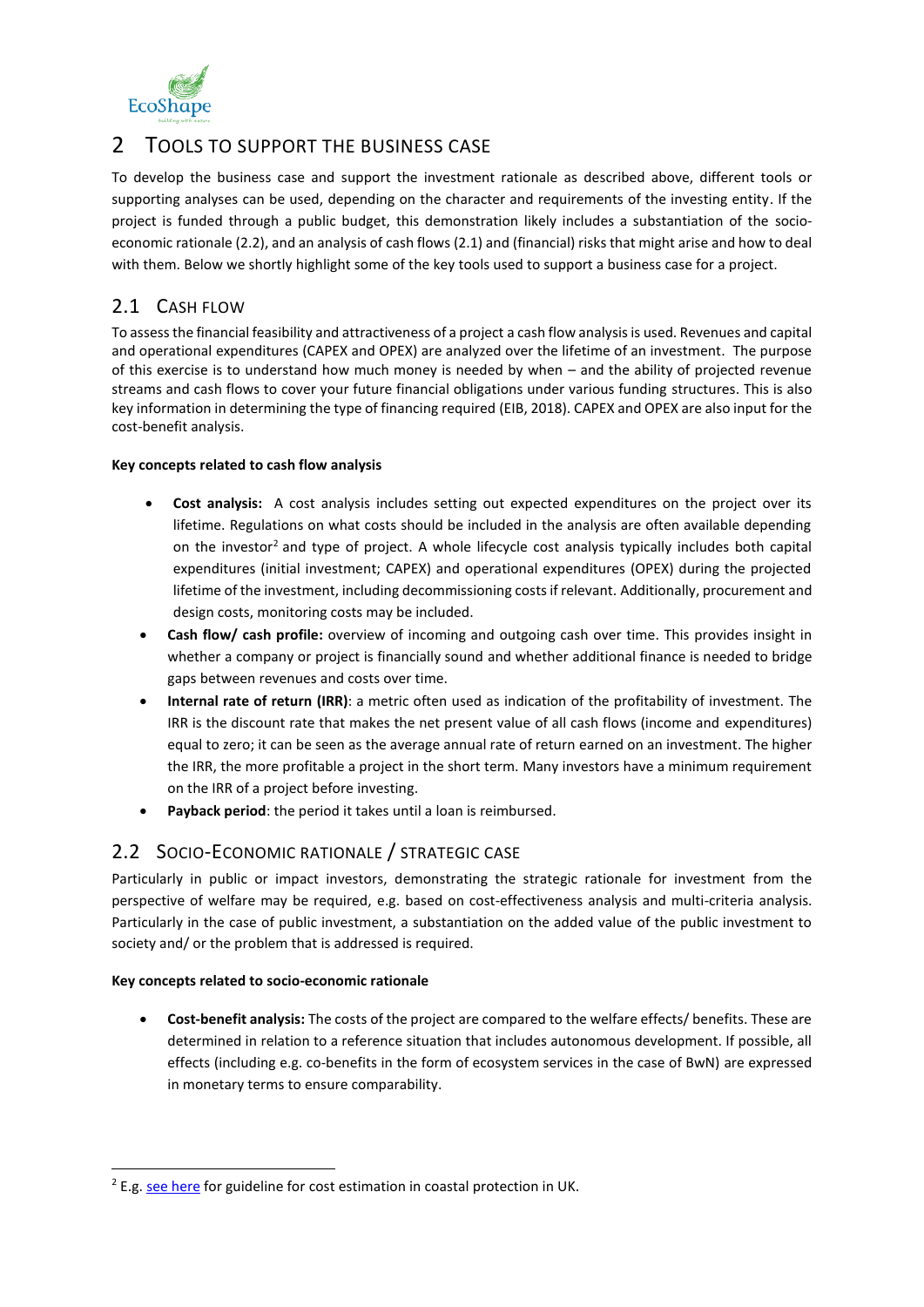

- **MCA:** Semi-quantitative analysis in which the performance of measures is scored on multiple criteria based on expert/ stakeholders' opinions (e.g. natural habitat creation; flood risk reduction; costs; cultural heritage preservation).
- **Cost-effectiveness analysis:** In a cost effectiveness analysis various alternative options for a project (e.g. conventional engineered designs versus nature-based designs) are compared in terms of investment costs and effectiveness: the extent to which they solve the problem or contribute to a predefined goal. This approach is only applicable if there is one single, clear primary goal for the project and the financially most attractive alternative must be identified, either based on only initial investment costs or lifecycle costs. Additional benefits of a measure are not taken into account.
- **EIRR:** economic investment rate of return is a metric on the 'profitability' of a project in terms of socioeconomic impact
- **Net present value** magnitude of the (net) socio-economic impact of an investment (economic benefits – investment costs)

# 3 THE BUSINESS CASE FOR A BWN PROJECT

## 3.1 IDENTIFYING FUNDING SOURCES FOR BWN PROJECT

[Figure 3.1](#page-3-0) shows a flowchart for the decision-making process on whether to invest in a building with nature or a conventional grey engineering solution for a project goal. What the substantiation of the rationale is depends on the source or sources of funding for the project: depending on who are willing to co-invest, the business case of the project must provide the rationale for each investing entity.



<span id="page-3-0"></span>**FIGURE 3.1 FLOWCHART FOR SETTING UP THE BUSINESS CASE FOR BWN PROJECT. \* CAN BE ANY KIND OF ALTERNATIVE PROJECT; HYBRID OR GREY, OR POSSIBLY NON-STRUCTURAL. ABBREVIATIONS: BC RATIO= BENEFIT- COST RATIO; BWN: BUILDING WITH NATURE; CSR = CORPORATE SOCIAL RESONSIBILITY; DM CRITERA = DECISION-MAKING CRITERIA.** 

In the case of a public project initiator in a situation where project alternatives are compared, a common prerequisite for investment is a cost-effectiveness or cost-benefit analysis. If the results for the BwN alternative fit within the decision-making criteria and budget limitations of the public initiator, there are no further requirements to support the 'business case' for the BwN solution.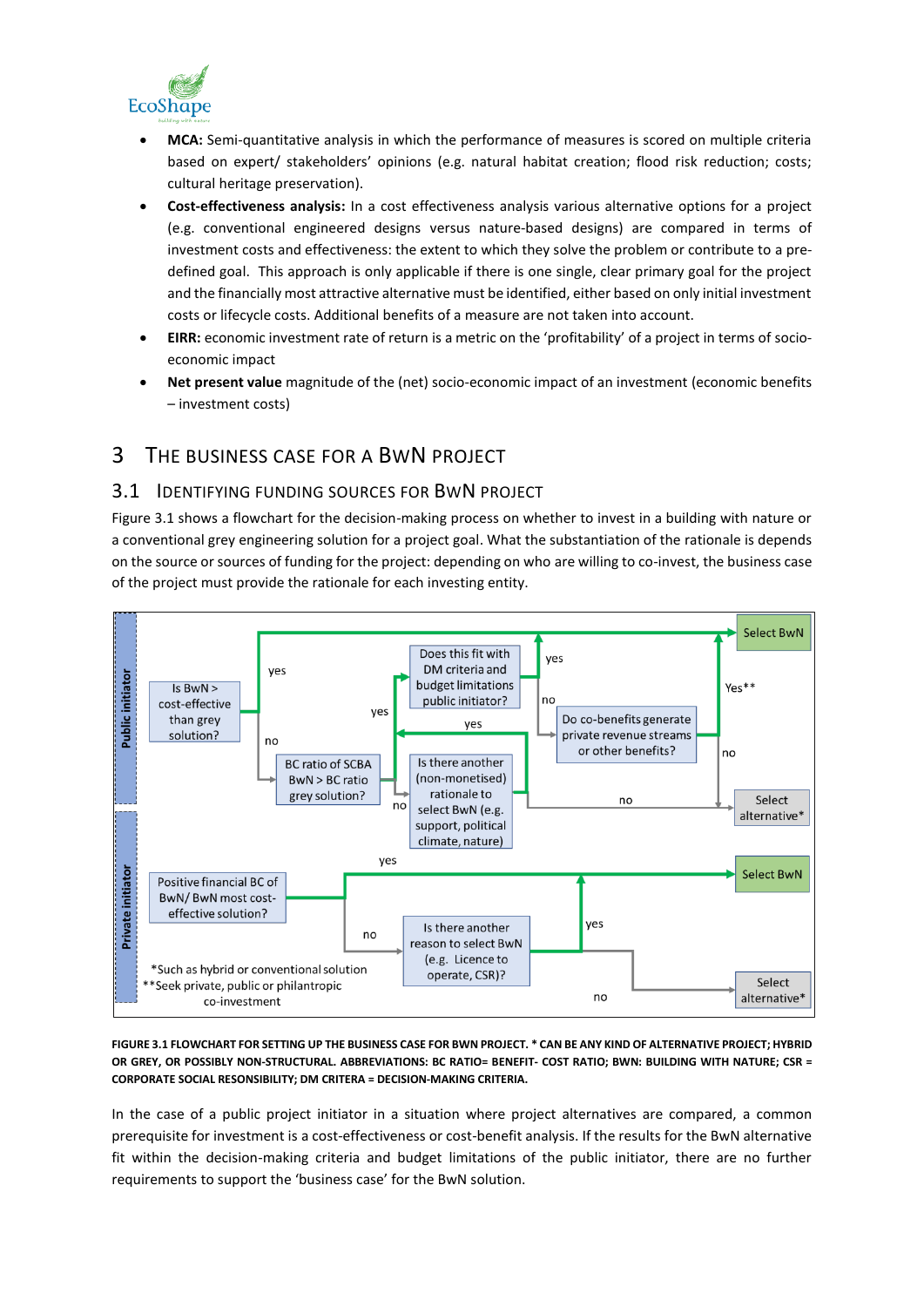

If this is not the case, it may be possible to identify entities or funds willing to co-invest; these may be philanthropic (grants), public (budgets for other goals, other public entities) or private in nature. When these potential funding sources have been identified, further demonstration of the projects' rationale in relation to their investment criteria may be required.

Alternatively, if this is not feasible or the initial public initiator does not want to cooperate or attract co-funding from other sources, a different type of project may be more attractive (e.g. hybrid or grey, or another type of solution).

In case of a private initiator of a project – e.g. a port authority responsible for maintenance of wet infrastructure – the first question is whether there is either a positive business case (revenues > costs), or if it is the most costeffective solution to a specific task/ goal. If this is not the case, there may be other reasons the private entity is willing to invest in a BwN solution – e.g. co-benefits that do make the projects' financial case attractive, or strongly contribute to the Ports CSR goals.

## *Key elements in demonstrating business case for BwN*

As BwN is often an innovative approach, additional knowledge or new ways to demonstrate a BwN project meets key eligibility criteria may be required. This relates for example to uncertainties in terms of performance (costeffectiveness analyses), construction risk, safety and environmental impacts; how to correctly estimate (lifecycle) costs (Rijke and Altamirano, 2020) and; how to demonstrate BwN benefits in a CBA. If the project does not provide a rationale for investment on regular decision-making grounds, it may be valuable to seek and substantiate new avenues: new arguments for investment or find private or public actors willing to co-invest. This includes venturing into new partner constellations and accessing and/ or developing new financial instruments. For more information and inspiration on this, please see the guidance material for business developers and links for additional information on the website.

# 3.2 Overview of soures for funding and finance

If investment costs of a project are limited, a private or public initiator may have sufficient internal capital to finance the project. Larger projects most likely require external financing. There is a large array of funds that may be used to invest in BwN, from public, philantropic and private sector sources. **Error! Reference source**  not found. shows what kinds of funding and finance is available for 'natural infrastructure<sup>3</sup>' and under which kind of conditions.

 $^3$  There are various terms in use that relate to the same or similar concepts as building with nature: nature-based solutions; natural infrastructure; eco-based disaster risk reduction.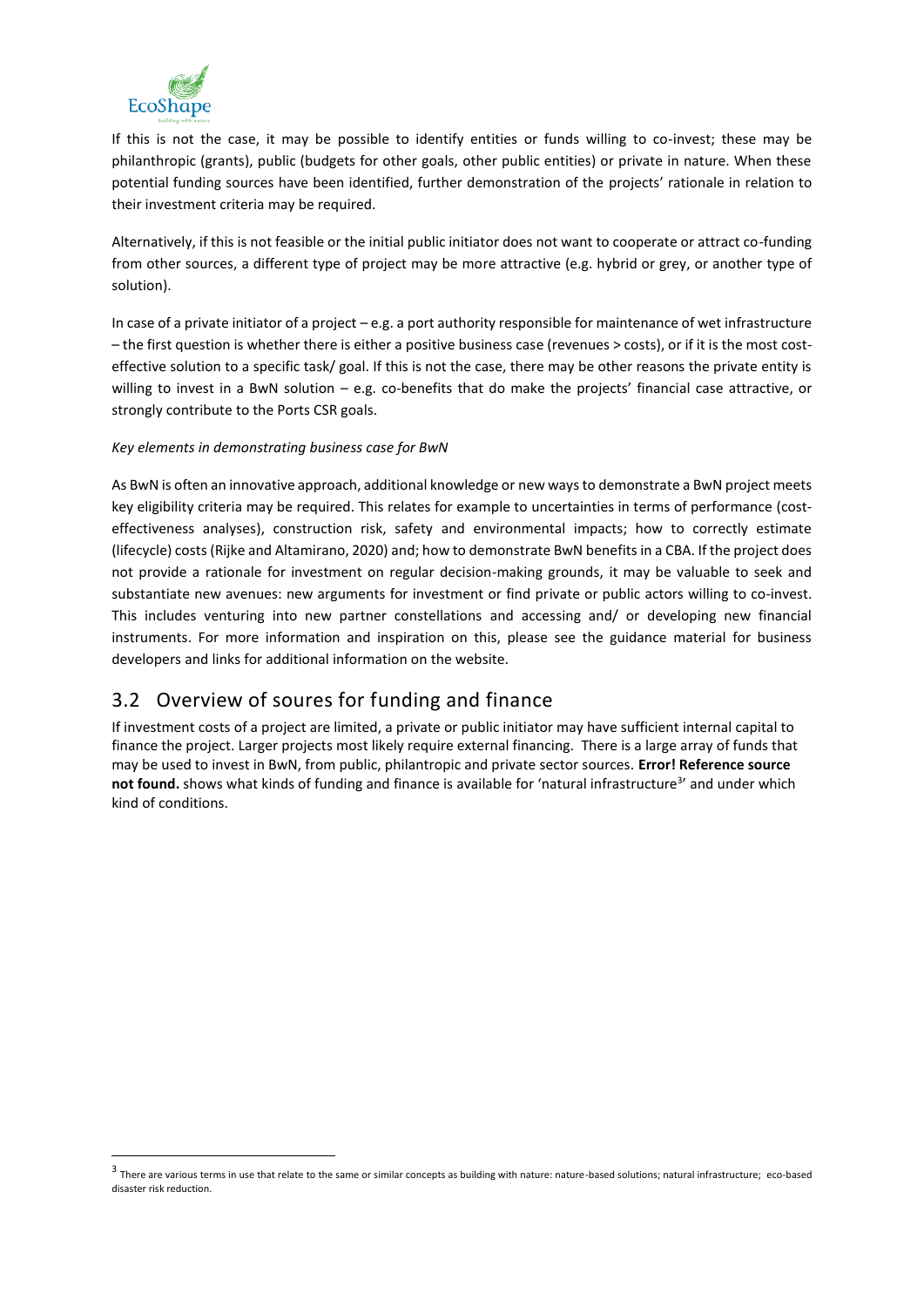



**FIGURE 3.2 FROM** SOMARAKIS ET AL., (2019)

# 4 REFERENCES

EIB, 2018. Investing in Nature: Financing conservation and nature-based solutions. A practical guide for Europe.

- Groenendijk, F., Leeuwis, M., Bergsma, J., Kok, S., Husken, L., Ottow, B., IJff, S., 2020. Making a ( business ) case for Building with Nature Guidance and lessons from the Interreg North Sea Region project.
- Rijke, H. de, Altamirano, M., 2020. Operationalising insurance value of ecosystems Costs of infrastructures : elements of method for their estimation.
- Somarakis, G., Stagakis, S., Chrysoulakis, N., 2019. Thinknature: Nature Based Solutions Handbook. https://doi.org/10.26225/ jerv-w202